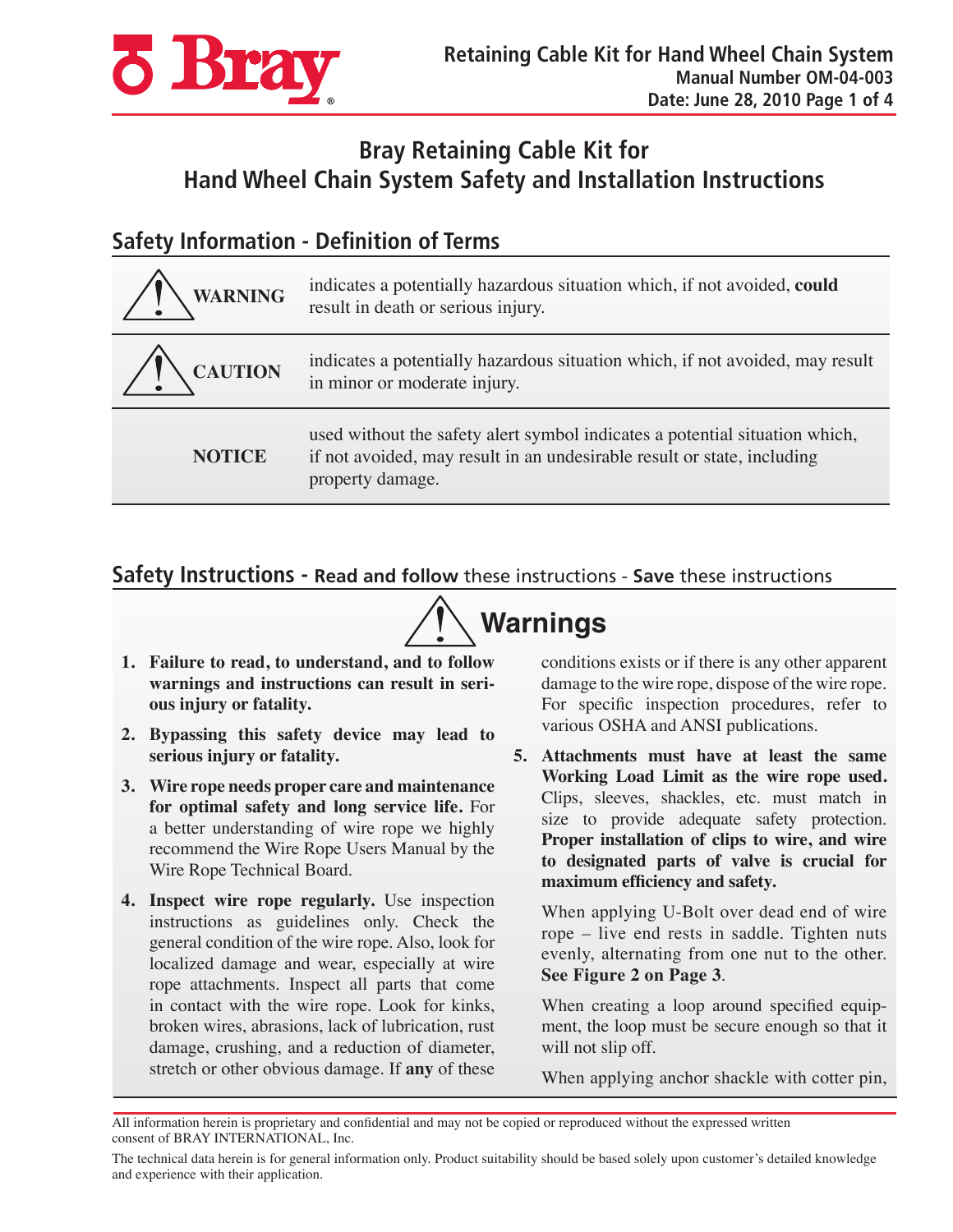

# **Warnings (Continued)**

make sure nut is securely fastened and cotter pin is installed so that the nut cannot come loose from the bolt. **See Figure 3.**

**6. Avoid shock loads.** Avoid impacting or jerking of cable. Do not hang from wire rope. Keep out of the line of force of any load. This device is a safety precaution; any unnecessary load placed on the wire rope may reduce its ability to function properly.

#### **Hazard-free Use**

This device left the factory in proper condition to be safely installed in a hazard-free manner. The notes and warnings in this document must be observed by the user if this safe condition is to be maintained and hazard-free operation of the device assured.

Take all necessary precautions to prevent damage to the retaining safety cable and parts due to rough handling, impact or improper use.

All information herein is proprietary and confidential and may not be copied or reproduced without the expressed written consent of BRAY INTERNATIONAL, Inc.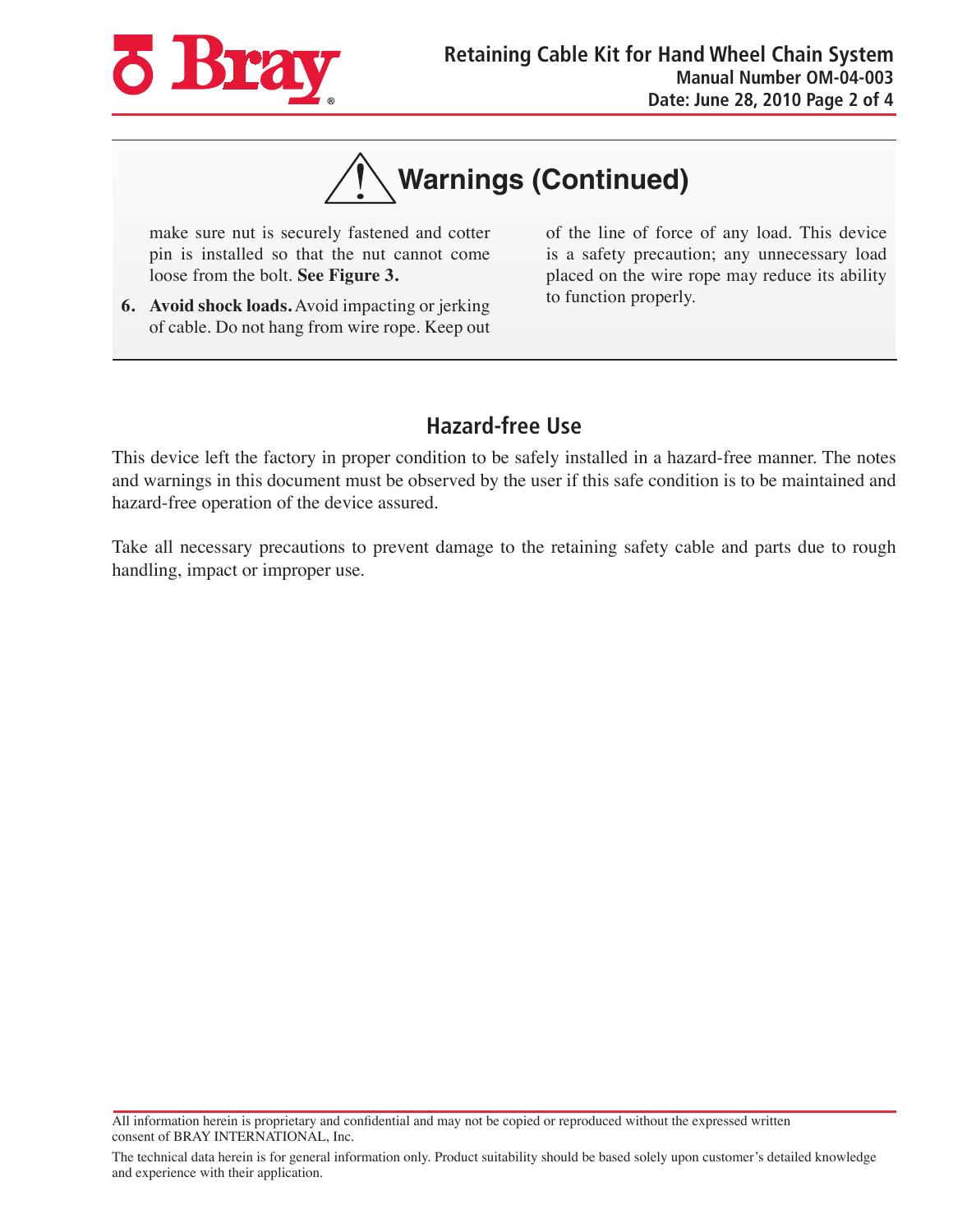

## **Installation For 8" & 12" Hand Wheel Chain System**

Read through and understand all of the instructions before beginning

#### **Each Kit Contains:**

- **1. One** 5' long 3/16" dia. galvanized wire rope with a stop sleeve on each end
- **2. Four** 3/16" galvanized wire rope clips
- 1. Dismantle two wire rope clips.
- 2. Loop wire rope around bracket or neck of valve. **See Figure 1**.
- 3. Close the loop by applying a wire rope clip. Secure the loop with the second wire rope clip as tightly as possible. See **WARNING Note 5** and **Figures 1 & 2**.
- 4. Dismantle the two remaining wire rope clips.
- 5. Loop wire rope around one "arm" of the chain guide. **See Figure 1**.
- 6. Close the loop by applying a wire rope clip. Secure the loop with the second wire rope clip as tightly as possibly. See **WARNING Note 5** and **Figure 2**.





rope clips.

**Figure 1:** Wire rope secured around the bracket of valve and one "arm" of the chain guide.

All information herein is proprietary and confidential and may not be copied or reproduced without the expressed written consent of BRAY INTERNATIONAL, Inc.

The technical data herein is for general information only. Product suitability should be based solely upon customer's detailed knowledge and experience with their application.